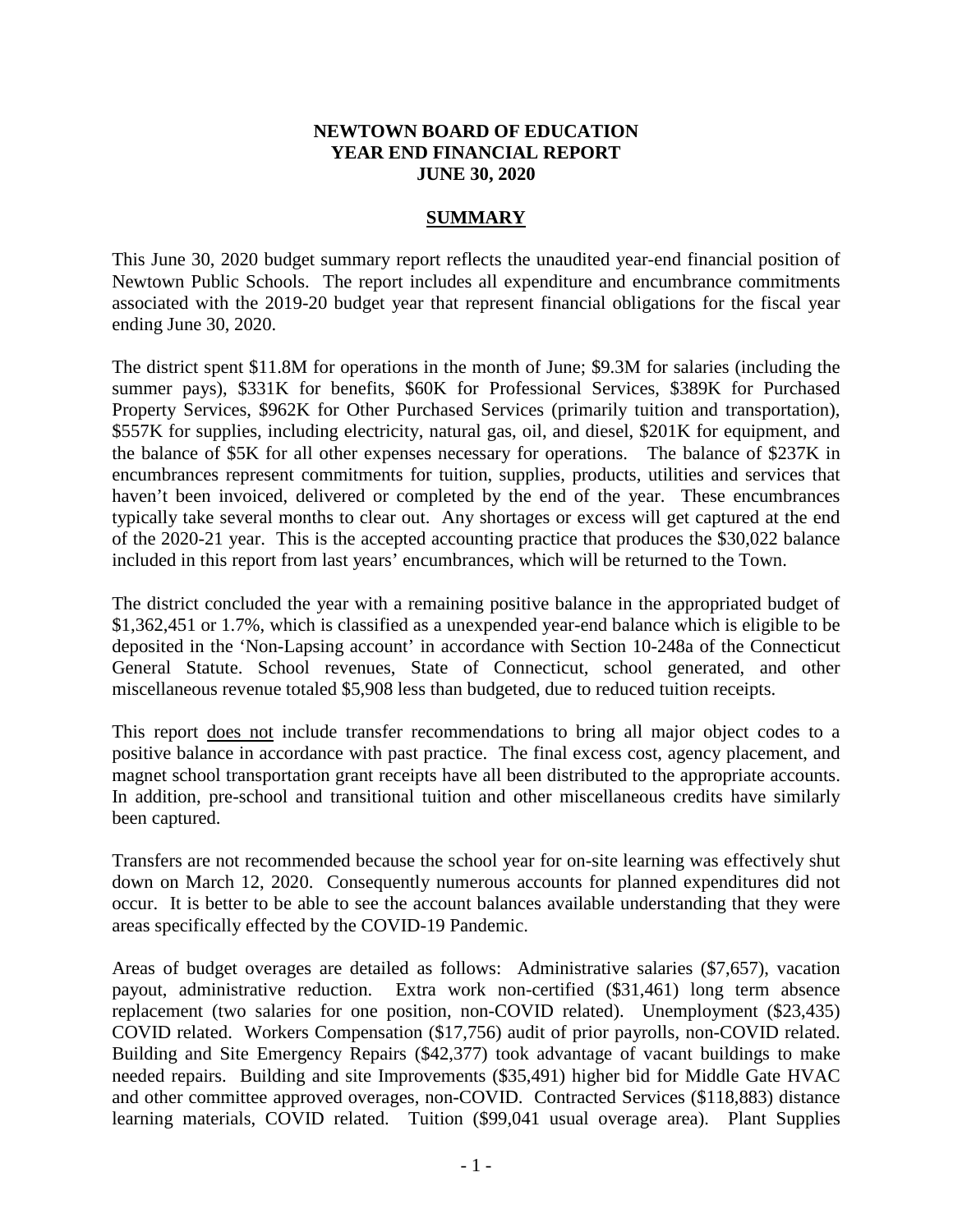(\$48,659) COVID cleaning materials. Textbooks (\$39,812) Board authorized pre-payment for budget reduction. Technology Equipment (\$10,319) chrome books due to COVID. Other Equipment (\$64,817) an additional tuba, maintenance machines for floor care, security items and furniture for maker spacers at the Middle School. All reviewed during budget process prior to COVID. All of the other budget accounts have positive balances which primarily result from the COVID shutdown.

Following the Financial Report is a listing of all the Building & Site Maintenance Projects that have been completed this past year.

Hawley expenses to the Hawley Fund were as follows:

|    | 1) Carpet tiles          | \$7,315  |
|----|--------------------------|----------|
| 2) | Sound panels for Cafe    | \$5,000  |
|    | <b>Total Expenditure</b> | \$12,315 |

This leaves a balance of  $$31,249$  in the fund on June  $30<sup>th</sup>$ .

All accounts were reviewed and purchases scrutinized on a continuing basis to assure a positive financial position.

Providing current financial information to the Board of Education is an established practice that meets the mission and goals of Newtown Board of Education. The fiscal year ended well within the allotted budget.

All these items are unaudited and subject to change.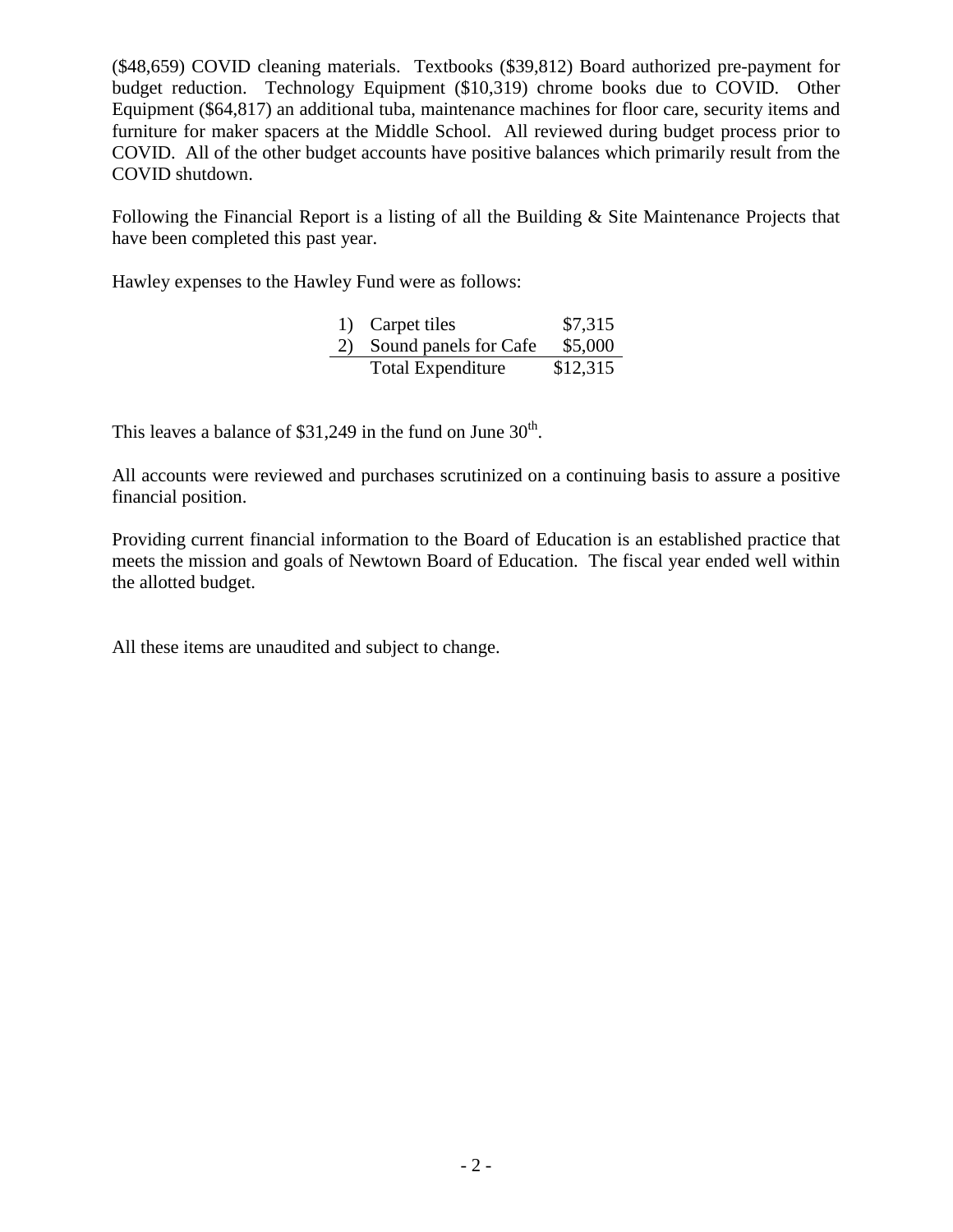## **NEWTOWN PUBLIC SCHOOLS GENERAL FUND EXPENDITURE AND REVENUE BALANCE**

The General Fund account history and school revenue balances over the last several years demonstrates that the Board of Education has managed to provide the required educational opportunities to the students of Newtown while operating within the budget appropriation approved by its citizens.

|           | Unexpended          | <b>Unliquidated Encumbrances</b> | School          |
|-----------|---------------------|----------------------------------|-----------------|
| Year-End  | <b>Budget Funds</b> | From the Prior Year              | <u>Revenues</u> |
| 6/30/02   | \$23,322            | \$961                            | \$42,482        |
| 6/30/03   | \$32,962            | \$0                              | (\$18,647)      |
| 6/30/04   | \$26,809            | \$4,723                          | $(\$120, 145)$  |
| 6/30/05   | \$9,000             | \$15,387                         | \$130,634       |
| 6/30/06   | \$272,100           | \$27,911                         | \$134,370       |
| 6/30/07   | \$1,474             | \$18,751                         | \$117,800       |
| 6/30/08   | \$7,688             | \$1,233                          | \$15,485        |
| 6/30/09   | \$7,773             | \$432                            | \$51,263        |
| 6/30/10   | \$155,762           | \$12,696                         | $(\$88,921)$    |
| 6/30/11   | \$58,670            | \$74,159                         | \$8,659         |
| 6/30/12   | \$38,167            | \$33,959                         | \$101,024       |
| 6/30/13   | \$6,035             | \$222                            | \$51,767        |
| 6/30/14   | \$47,185            | \$12,195                         | \$6,236         |
| 6/30/15   | \$12,909            | \$16,345                         | $(\$21,056)$    |
| 6/30/16   | \$2,533             | \$2,286                          | \$323,260       |
| 6/30/17   | \$97,942            | \$947                            | (\$128,840)     |
| 6/30/18   | \$276,038           | \$22,632                         | $(\$389,075)$   |
| 6/30/19   | \$328,772           | \$1,088                          | \$1,454         |
| 6/30/2020 | \$1,362,451         | \$30,022                         | $(\$5,980)$     |

Ronald J. Bienkowski Director of Business August 13, 2020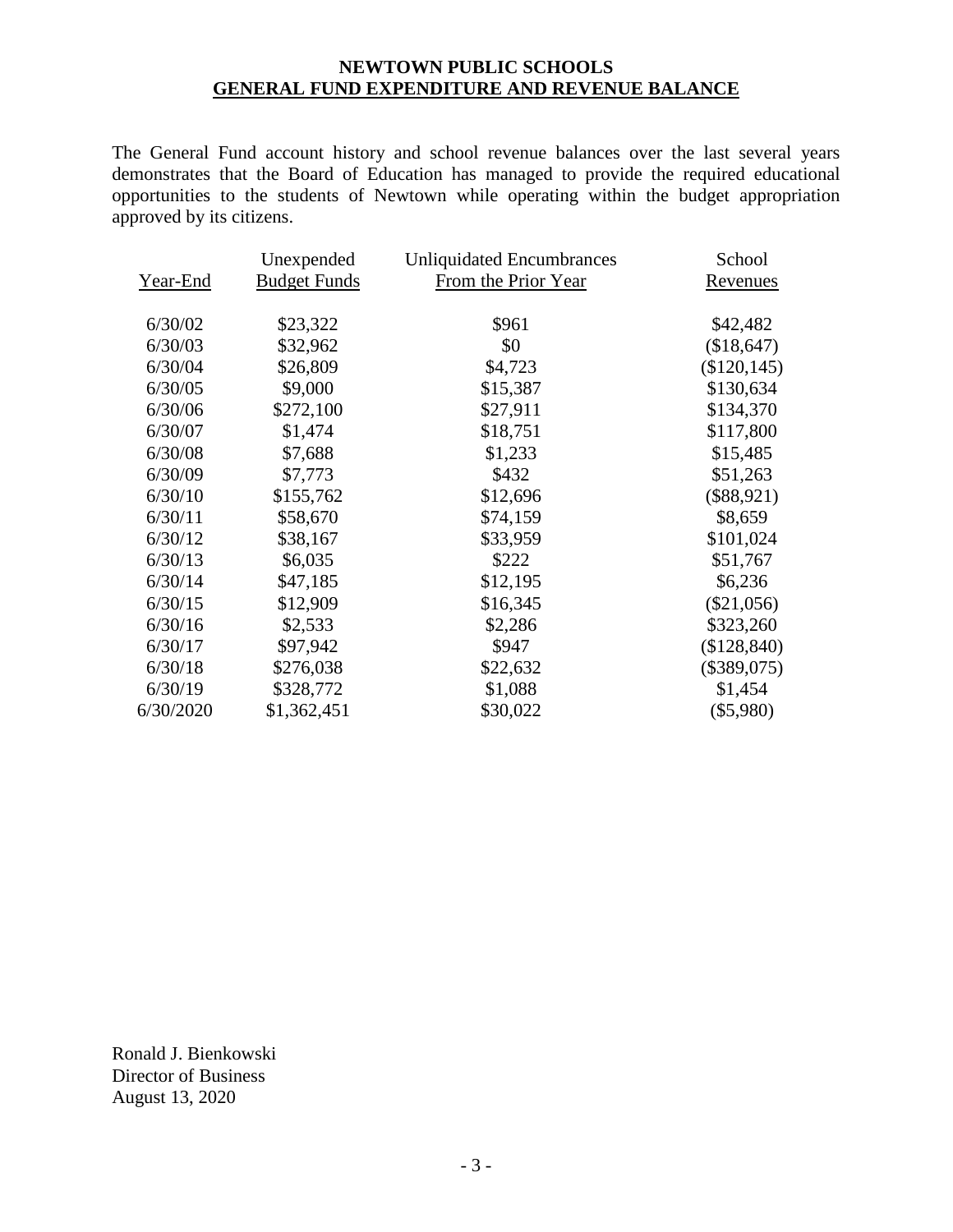# **TERMS AND DEFINITIONS**

The Newtown Board of Education's Monthly Financial Report provides summary financial information in the following areas:

- Object Code a service or commodity obtained as the result of a specific expenditure defined by eight categories: Salaries, Employee Benefits, Professional Services, Purchased Property Services, Other Purchased Services, Supplies, Property, and Miscellaneous.
- Expense Category further defines the type of expense by Object Code
- Expended 2018-19 audited expenditures from the prior fiscal year (for comparison purposes)
- Approved Budget indicates a town approved financial plan used by the school district to achieve its goals and objectives.
- **TYTD Transfers** identified specific cross object codes requiring adjustments to provide adequate funding for the fiscal period. This includes all transfers made to date.
- Year-To-Date Expended indicates the actual amount of cumulative expenditures processed by the school district through the month-end date indicated on the monthly budget summary report.
- Encumbered indicates approved financial obligations of the school district as a result of employee salary contracts, purchasing agreements, purchase orders, or other identified obligations not processed for payment by the date indicated on the monthly budget summary report.
- Balance calculates object code account balances subtracting expenditures and encumbrances from the current budget amount indicating accounts with unobligated balances or shortages.
- Anticipated Obligation is a column which provides a method to forecast expense category fund balances that have not been approved via an encumbrance, but are anticipated to be expended or remain with an account balance to maintain the overall budget funding level. Receivable revenue (i.e., grants) are included in this column which has the effect of netting the expected expenditure.
- Projected Balance calculates the object code balances subtracting the Anticipated Obligations. These balances will move up and down as information is known and or decisions are anticipated or made about current and projected needs of the district.

The monthly budget summary report also provides financial information on the State of Connecticut grant reimbursement programs (Excess Cost and Agency Placement Grants and Magnet Grant Transportation). These reimbursement grants/programs are used to supplement local school district budget programs as follows: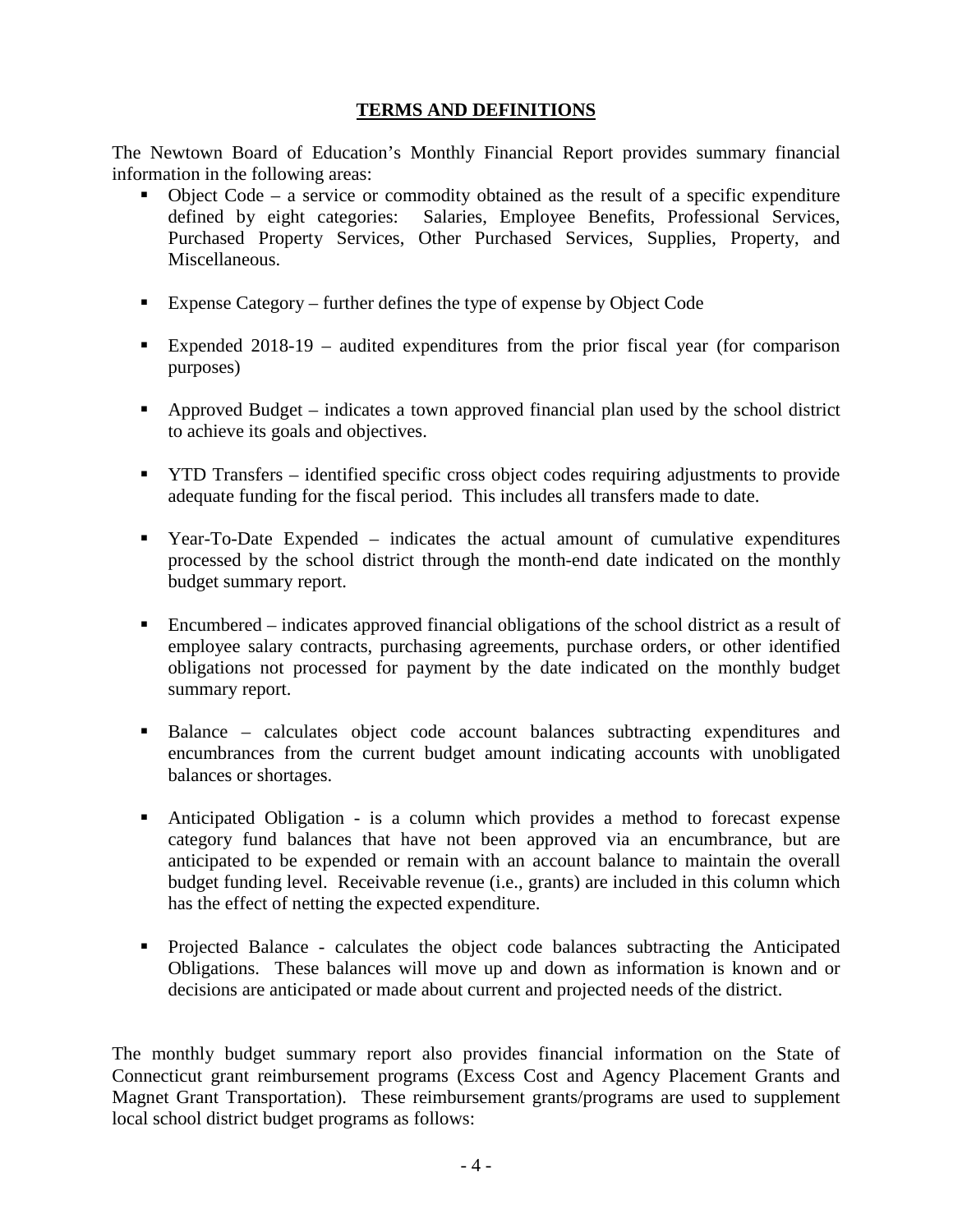Excess Cost Grant – (Current Formula) this State of Connecticut reimbursement grant is used to support local school districts for education costs of identified special education students whose annual education costs exceed local prior year per pupil expenditure by 4 ½. Students placed by the Department of Child and Family Services (DCF) are reimbursed after the school district has met the prior year's per pupil expenditure. School districts report these costs annually in December and March of each fiscal year. State of Connecticut grant calculations are determined by reimbursing eligible costs (60%-100%) based on the SDE grant allocation and all other town submittals.

Magnet Transportation Grant – provides reimbursement of \$1,300 for local students attending approved Magnet school programs. The budgeted grant is \$37,700 for this year. The last portion of the monthly budget summary reports school generated revenue that are anticipated revenue to the Town of Newtown. Fees and charges include:

- Local Tuition amounts the board receives from non-residents who pay tuition to attend Newtown schools. Primarily from staff members.
- High school fees for parking permits.
- The final revenue is miscellaneous fees, which constitute refunds, rebates, prior year claims, etc.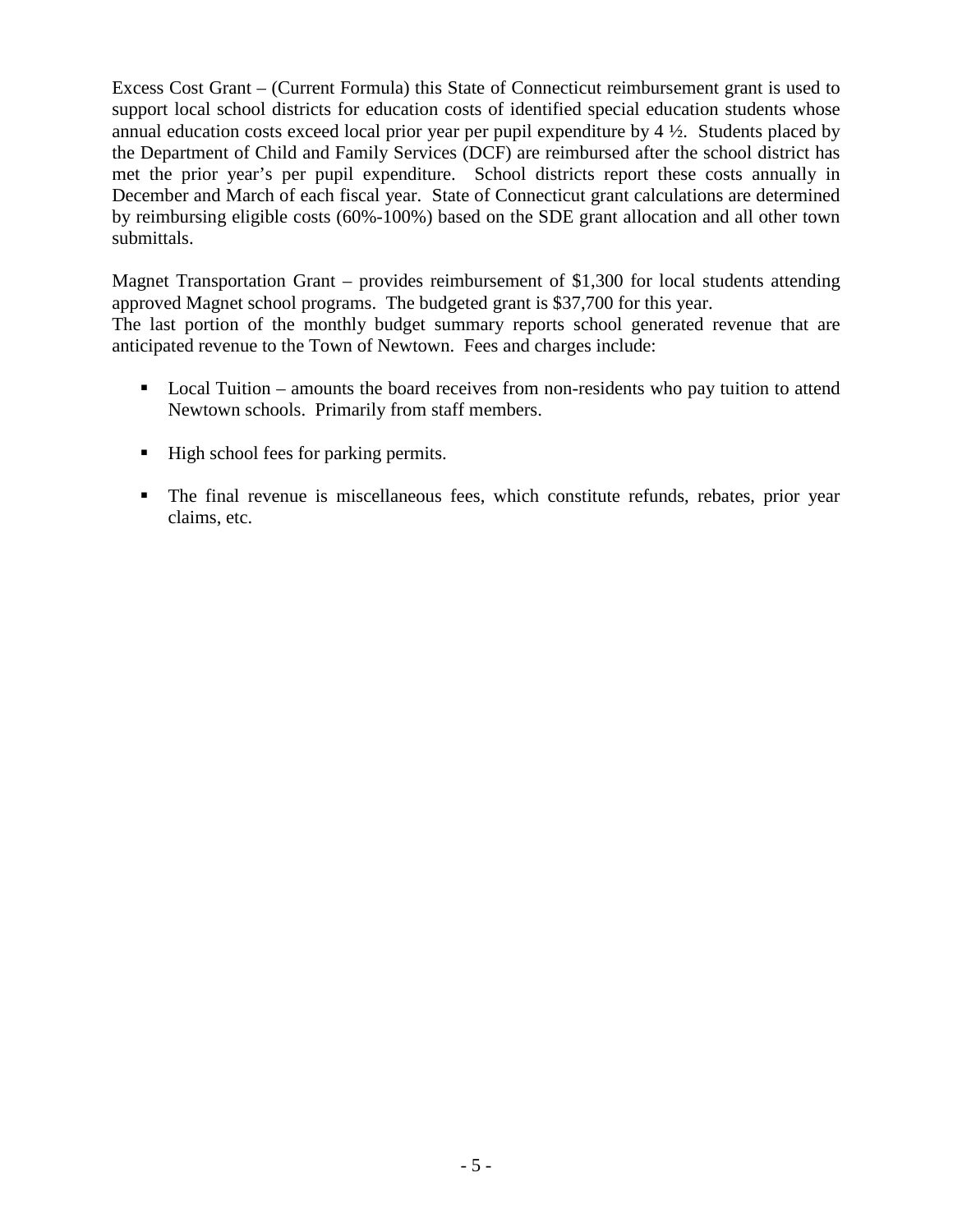| <b>OBJECT</b><br><b>CODE</b> | <b>EXPENSE CATEGORY</b>          |               | <b>EXPENDED</b><br>2018 - 2019 |      | 2019 - 2020<br><b>APPROVED</b><br><b>BUDGET</b> | <b>YTD</b><br><b>TRANSFERS</b><br>2019 - 2020 |        | <b>CURRENT</b><br><b>BUDGET</b> |        | <b>YTD</b><br><b>EXPENDITURE</b> |        | <b>ENCUMBER</b> |        | <b>BALANCE</b> |
|------------------------------|----------------------------------|---------------|--------------------------------|------|-------------------------------------------------|-----------------------------------------------|--------|---------------------------------|--------|----------------------------------|--------|-----------------|--------|----------------|
|                              | <b>GENERAL FUND BUDGET</b>       |               |                                |      |                                                 |                                               |        |                                 |        |                                  |        |                 |        |                |
| 100                          | <b>SALARIES</b>                  | $\mathbb{S}$  | 48,042,992 \$                  |      | 50,205,315 \$                                   |                                               | $-$ \$ | 50,205,315 \$                   |        | 49,586,526 \$                    |        |                 | $-$ \$ | 618,789        |
| 200                          | <b>EMPLOYEE BENEFITS</b>         | <sup>\$</sup> | 11,165,888 \$                  |      | 11,093,340 \$                                   |                                               | $-5$   | 11,093,340 \$                   |        | 11,113,830 \$                    |        |                 | $-$ \$ | (20, 490)      |
| 300                          | PROFESSIONAL SERVICES            | \$            | 767,554 \$                     |      | 797,835 \$                                      |                                               | $-$ \$ | 797,835 \$                      |        | 639,100 \$                       |        | 22,082 \$       |        | 136,653        |
| 400                          | PURCHASED PROPERTY SERV.         | \$            | 2,243,310 \$                   |      | 2,292,742 \$                                    |                                               | $-$ \$ | 2,292,742 \$                    |        | 2,261,922 \$                     |        | $42,716$ \$     |        | (11,896)       |
| 500                          | <b>OTHER PURCHASED SERVICES</b>  | \$            | 8,901,602 \$                   |      | 9,111,879 \$                                    | 100,000 \$                                    |        | 9,211,879 \$                    |        | 8,800,493 \$                     |        | 27,741 \$       |        | 383,644        |
| 600                          | <b>SUPPLIES</b>                  | \$            | 3,784,438 \$                   |      | 3,671,332 \$                                    |                                               | $-$ \$ | 3,671,332 \$                    |        | 3,250,037 \$                     |        | 98,713 \$       |        | 322,582        |
| 700                          | <b>PROPERTY</b>                  | \$            | 756,806 \$                     |      | 757,572 \$                                      |                                               | $-$ \$ | 757,572 \$                      |        | 787,376 \$                       |        | 45,332 \$       |        | (75, 136)      |
| 800                          | <b>MISCELLANEOUS</b>             | \$            | 62,869 \$                      |      | 74,395 \$                                       |                                               | $-$ \$ | 74,395 \$                       |        | 66,090 \$                        |        |                 | $-$ \$ | 8,305          |
| 910                          | <b>SPECIAL ED CONTINGENCY</b>    | \$            |                                | $-5$ | $100,000$ \$                                    | $(100,000)$ \$                                |        |                                 | $-$ \$ |                                  | $-$ \$ |                 | $-$ \$ |                |
|                              | <b>TOTAL GENERAL FUND BUDGET</b> | <sup>\$</sup> | 75,725,459 \$                  |      | 78, 104, 410 \$                                 |                                               | $-$ \$ | 78,104,410 \$                   |        | 76,505,374 \$                    |        | 236,584 \$      |        | 1,362,451      |
| 900                          | <b>TRANSFER NON-LAPSING</b>      | \$            | 328,772                        |      |                                                 |                                               |        |                                 |        |                                  |        |                 |        |                |
|                              | <b>GRAND TOTAL</b>               | \$            | 76,054,231 \$                  |      | 78, 104, 410 \$                                 |                                               | $-$ \$ | 78,104,410 \$                   |        | 76,505,374 \$                    |        | 236,584 \$      |        | 1,362,451      |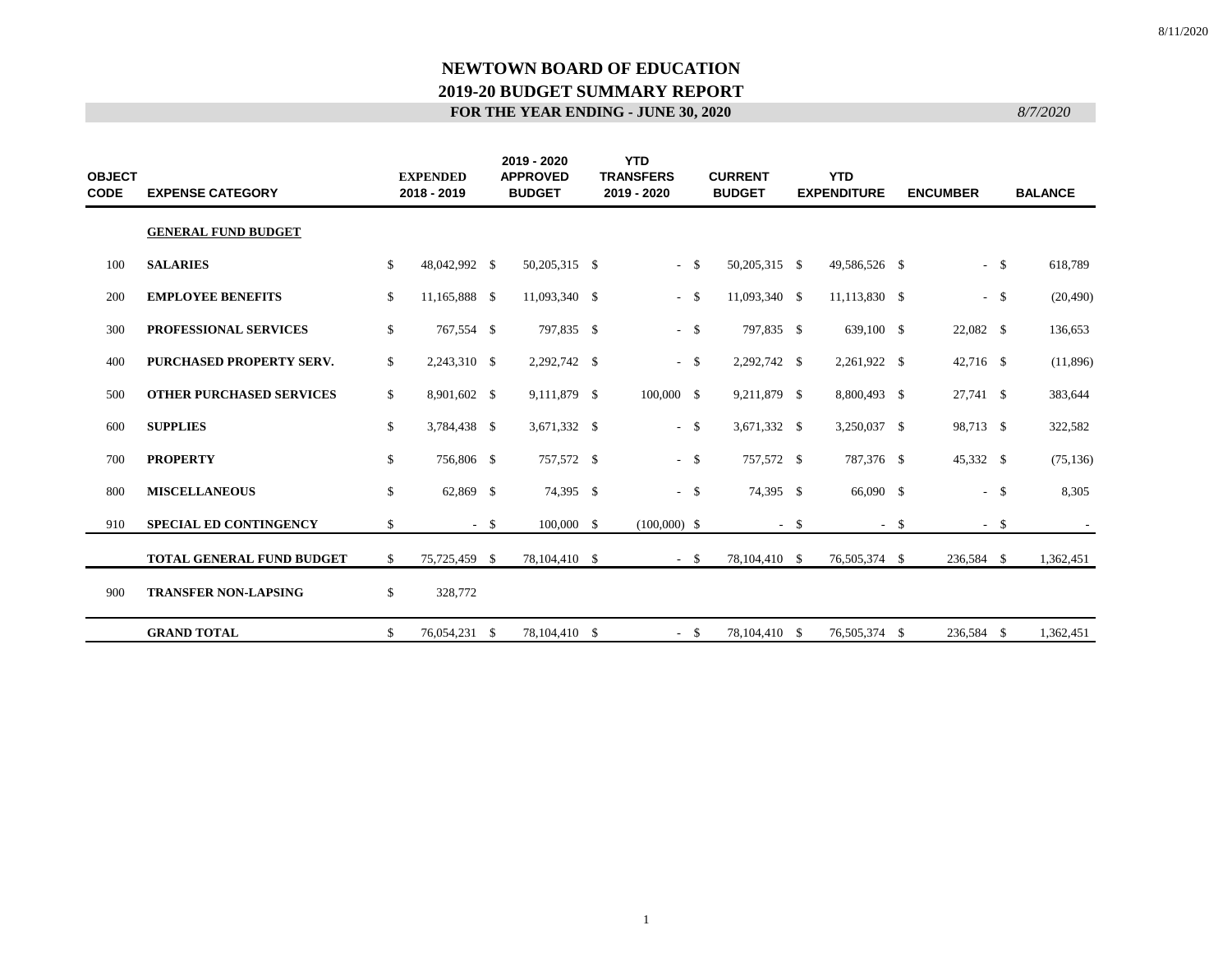| <b>OBJECT</b><br><b>CODE</b><br><b>EXPENSE CATEGORY</b> |                                        |               | <b>EXPENDED</b><br>2018 - 2019 |  | 2019 - 2020<br><b>APPROVED</b><br><b>BUDGET</b> |  | <b>YTD</b><br><b>TRANSFERS</b><br>2019 - 2020 |               | <b>CURRENT</b><br><b>BUDGET</b> | <b>YTD</b><br><b>EXPENDITURE</b> | <b>ENCUMBER</b>          |              | <b>BALANCE</b> |
|---------------------------------------------------------|----------------------------------------|---------------|--------------------------------|--|-------------------------------------------------|--|-----------------------------------------------|---------------|---------------------------------|----------------------------------|--------------------------|--------------|----------------|
| 100                                                     | <b>SALARIES</b>                        |               |                                |  |                                                 |  |                                               |               |                                 |                                  |                          |              |                |
|                                                         | <b>Administrative Salaries</b>         | \$            | 3,926,453 \$                   |  | 4,156,163 \$                                    |  | $\overline{\phantom{a}}$                      | \$            | $4,156,163$ \$                  | 4,163,820 \$                     |                          | \$           | (7,657)        |
|                                                         | Teachers & Specialists Salaries        | \$            | 30,602,780 \$                  |  | 31,770,823 \$                                   |  | $\overline{\phantom{a}}$                      | <sup>\$</sup> | 31,770,823 \$                   | 31,619,798 \$                    | $\overline{\phantom{a}}$ | \$           | 151,025        |
|                                                         | <b>Early Retirement</b>                | \$            | 40,000 \$                      |  | 32,000 \$                                       |  | $\overline{\phantom{a}}$                      | <sup>\$</sup> | 32,000 \$                       | $32,000$ \$                      |                          | S.           |                |
|                                                         | Continuing Ed./Summer School           | \$            | 89,327 \$                      |  | 94,514 \$                                       |  |                                               | <sup>\$</sup> | 94,514 \$                       | 92,408 \$                        |                          | \$           | 2,106          |
|                                                         | Homebound & Tutors Salaries            | \$            | 150,895 \$                     |  | $162,236$ \$                                    |  | $\overline{a}$                                | \$            | 162,236 \$                      | 88,213 \$                        | $\overline{a}$           | $\mathbb{S}$ | 74,023         |
|                                                         | <b>Certified Substitutes</b>           | \$            | 629,852 \$                     |  | 652,430 \$                                      |  |                                               | <sup>\$</sup> | 652,430 \$                      | 548,648 \$                       |                          | \$           | 103,782        |
|                                                         | Coaching/Activities                    | \$            | 621,521 \$                     |  | 652,752 \$                                      |  |                                               | \$            | 652,752 \$                      | 643,256 \$                       |                          | \$           | 9,496          |
|                                                         | Staff & Program Development            | \$            | $226,225$ \$                   |  | 213,494 \$                                      |  | $\sim$                                        | \$            | 213,494 \$                      | 173,319 \$                       | $\overline{\phantom{a}}$ | \$           | 40,175         |
|                                                         | <b>CERTIFIED SALARIES</b>              | <sup>\$</sup> | 36,287,053 \$                  |  | 37,734,412 \$                                   |  | $\sim$                                        | -S            | 37,734,412 \$                   | 37,361,462 \$                    | $\sim$                   | \$           | 372,950        |
|                                                         | Supervisors/Technology Salaries        | \$            | 879,898 \$                     |  | 934,371 \$                                      |  | $\sim$                                        | \$            | 934,371 \$                      | 917,739 \$                       | $\overline{\phantom{a}}$ | $\mathbb{S}$ | 16,632         |
|                                                         | Clerical & Secretarial Salaries        | \$            | 2,261,580 \$                   |  | 2,339,317 \$                                    |  | $\overline{\phantom{a}}$                      | S.            | 2,339,317 \$                    | 2,310,741 \$                     |                          | $\mathbb{S}$ | 28,576         |
|                                                         | <b>Educational Assistants</b>          | \$            | 2,577,377 \$                   |  | 2,783,832 \$                                    |  |                                               | \$            | 2,783,832 \$                    | 2,743,151 \$                     |                          | \$           | 40,681         |
|                                                         | Nurses & Medical Advisors              | \$            | 734,534 \$                     |  | 779,871 \$                                      |  | $\sim$                                        | \$            | 779,871 \$                      | 764,244 \$                       | $\overline{a}$           | $\mathbb{S}$ | 15,627         |
|                                                         | Custodial & Maint, Salaries            | \$            | 3,116,314 \$                   |  | 3,212,091 \$                                    |  |                                               | <sup>\$</sup> | 3,212,091 \$                    | 3,144,919 \$                     |                          | \$           | 67,172         |
|                                                         | Non-Certied Adj & Bus Drivers Salaries | \$            | $12,745$ \$                    |  | 25,022 \$                                       |  | $\overline{a}$                                | \$            | 25,022 \$                       | $22,043$ \$                      |                          | \$           | 2,979          |
|                                                         | Career/Job Salaries                    | \$            | 48,376 \$                      |  | 141,195 \$                                      |  | $\overline{\phantom{a}}$                      | S.            | 141,195 \$                      | 117,954 \$                       |                          | \$           | 23,241         |
|                                                         | Special Education Svcs Salaries        | \$            | 1,172,425 \$                   |  | 1,271,345 \$                                    |  |                                               | \$            | 1,271,345 \$                    | 1,224,685 \$                     |                          | \$           | 46,660         |
|                                                         | Attendance & Security Salaries         | \$            | 580,533 \$                     |  | 605,759 \$                                      |  |                                               | -S            | 605,759 \$                      | 594,071 \$                       |                          | \$           | 11,688         |
|                                                         | Extra Work - Non-Cert.                 | \$            | 104,484 \$                     |  | $110,362$ \$                                    |  |                                               | $\mathbb{S}$  | $110,362$ \$                    | 141,823 \$                       |                          | \$           | (31, 461)      |
|                                                         | Custodial & Maint. Overtime            | \$            | 228,815 \$                     |  | 235,738 \$                                      |  |                                               | \$            | 235,738 \$                      | 214,479 \$                       |                          | \$           | 21,259         |
|                                                         | Civic Activities/Park & Rec.           | \$            | 38,858 \$                      |  | 32,000 \$                                       |  | $\overline{\phantom{a}}$                      | \$            | 32,000 \$                       | 29,216 \$                        | $\overline{\phantom{a}}$ | \$           | 2,784          |
|                                                         | NON-CERTIFIED SALARIES                 | \$            | 11,755,939 \$                  |  | 12,470,903 \$                                   |  |                                               | \$            | 12,470,903 \$                   | 12,225,064 \$                    | $\sim$                   | \$           | 245,839        |
|                                                         | <b>SUBTOTAL SALARIES</b>               | \$            | 48,042,992 \$                  |  | 50,205,315 \$                                   |  | $\blacksquare$                                | \$            | 50,205,315 \$                   | 49,586,526 \$                    | $\blacksquare$           | \$           | 618,789        |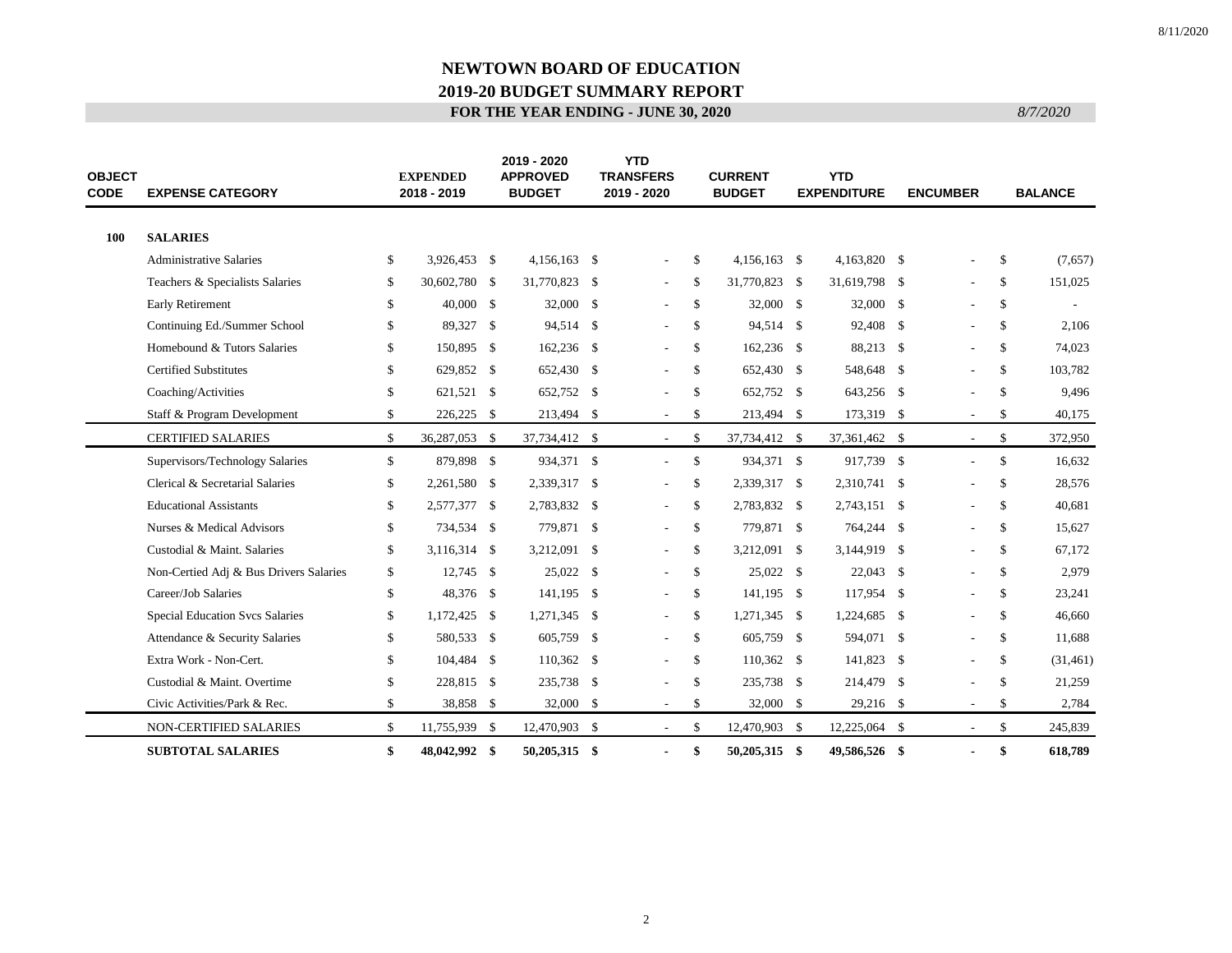| <b>OBJECT</b><br><b>CODE</b> | <b>EXPENSE CATEGORY</b>             |    | <b>EXPENDED</b><br>2018 - 2019 | 2019 - 2020<br><b>APPROVED</b><br><b>BUDGET</b> | <b>YTD</b><br><b>TRANSFERS</b><br>2019 - 2020 |               | <b>CURRENT</b><br><b>BUDGET</b> | <b>YTD</b><br><b>EXPENDITURE</b> | <b>ENCUMBER</b>          |               | <b>BALANCE</b> |
|------------------------------|-------------------------------------|----|--------------------------------|-------------------------------------------------|-----------------------------------------------|---------------|---------------------------------|----------------------------------|--------------------------|---------------|----------------|
| 200                          | <b>EMPLOYEE BENEFITS</b>            |    |                                |                                                 |                                               |               |                                 |                                  |                          |               |                |
|                              | Medical & Dental Expenses           | S. | 8,179,822 \$                   | 8,058,967 \$                                    | $\overline{\phantom{a}}$                      | \$            | 8,058,967 \$                    | 8,051,502 \$                     | $\overline{\phantom{0}}$ | <sup>\$</sup> | 7,465          |
|                              | Life Insurance                      | £. | 84,680 \$                      | 87,134 \$                                       | $\overline{\phantom{a}}$                      | <sup>\$</sup> | 87,134 \$                       | 86,352 \$                        | $\overline{\phantom{0}}$ | <sup>\$</sup> | 782            |
|                              | FICA & Medicare                     | S. | 1,499,915 \$                   | 1,534,045 \$                                    | $\overline{\phantom{a}}$                      | <sup>\$</sup> | 1,534,045 \$                    | 1,523,329 \$                     | $\overline{\phantom{0}}$ | \$            | 10,716         |
|                              | Pensions                            |    | 809,692 \$                     | 864,842 \$                                      | $\overline{\phantom{a}}$                      | -S            | 864,842 \$                      | 863,104 \$                       | $\overline{\phantom{0}}$ | \$            | 1,738          |
|                              | Unemployment & Employee Assist.     | \$ | 59,858 \$                      | 87,000 \$                                       | $\overline{\phantom{a}}$                      | -\$           | 87,000 \$                       | $110,435$ \$                     | $\overline{\phantom{0}}$ | \$            | (23, 435)      |
|                              | <b>Workers Compensation</b>         | \$ | 531,920 \$                     | 461,352 \$                                      | $\sim$                                        | \$            | 461,352 \$                      | 479,108 \$                       | $\sim$                   | \$            | (17,756)       |
|                              | <b>SUBTOTAL EMPLOYEE BENEFITS</b>   | \$ | 11,165,888 \$                  | 11,093,340 \$                                   | $\blacksquare$                                | -S            | 11,093,340 \$                   | 11,113,830 \$                    | $\blacksquare$           | \$            | (20, 490)      |
| 300                          | PROFESSIONAL SERVICES               |    |                                |                                                 |                                               |               |                                 |                                  |                          |               |                |
|                              | Professional Services               | \$ | 574,753 \$                     | 590,802 \$                                      |                                               | \$            | 590,802 \$                      | 495,062 \$                       | 5,279 \$                 |               | 90,461         |
|                              | Professional Educational Serv.      | \$ | 192,800 \$                     | 207,033 \$                                      |                                               | \$            | 207,033 \$                      | 144,038 \$                       | 16,803 \$                |               | 46,192         |
|                              | <b>SUBTOTAL PROFESSIONAL SERV.</b>  | \$ | 767,554 \$                     | 797,835 \$                                      | $\blacksquare$                                | SS.           | 797,835 \$                      | 639,100 \$                       | $22,082$ \$              |               | 136,653        |
| 400                          | PURCHASED PROPERTY SERV.            |    |                                |                                                 |                                               |               |                                 |                                  |                          |               |                |
|                              | Buildings & Grounds Services        | S. | 694,509 \$                     | 708,805 \$                                      | $\overline{\phantom{a}}$                      | -\$           | 708,805 \$                      | 710,465 \$                       | 5,630 \$                 |               | (7,290)        |
|                              | Utility Services - Water & Sewer    | \$ | 132,669 \$                     | 147,645 \$                                      | $\sim$                                        | -\$           | 147,645 \$                      | 134,403 \$                       | $\overline{\phantom{0}}$ | \$            | 13,242         |
|                              | Building, Site & Emergency Repairs  | \$ | 550,790 \$                     | 460,850 \$                                      | $\overline{\phantom{a}}$                      | \$            | 460,850 \$                      | 501,427 \$                       | $1,800$ \$               |               | (42, 377)      |
|                              | <b>Equipment Repairs</b>            | \$ | 300,958 \$                     | 338,819 \$                                      | $\overline{\phantom{a}}$                      | \$            | 338,819 \$                      | 254,529 \$                       | 28,646 \$                |               | 55,644         |
|                              | Rentals - Building & Equipment      | \$ | 271,749 \$                     | 272,923 \$                                      |                                               | \$            | 272,923 \$                      | 268,547 \$                       | $\overline{\phantom{0}}$ | \$            | 4,376          |
|                              | Building & Site Improvements        | \$ | 292,635 \$                     | 363,700 \$                                      |                                               | \$            | 363,700 \$                      | 392,551 \$                       | $6,640$ \$               |               | (35, 491)      |
|                              | <b>SUBTOTAL PUR. PROPERTY SERV.</b> | \$ | 2.243.310 \$                   | 2.292.742 \$                                    |                                               | \$            | 2.292.742 \$                    | $2,261,922$ \$                   | 42,716 \$                |               | (11, 896)      |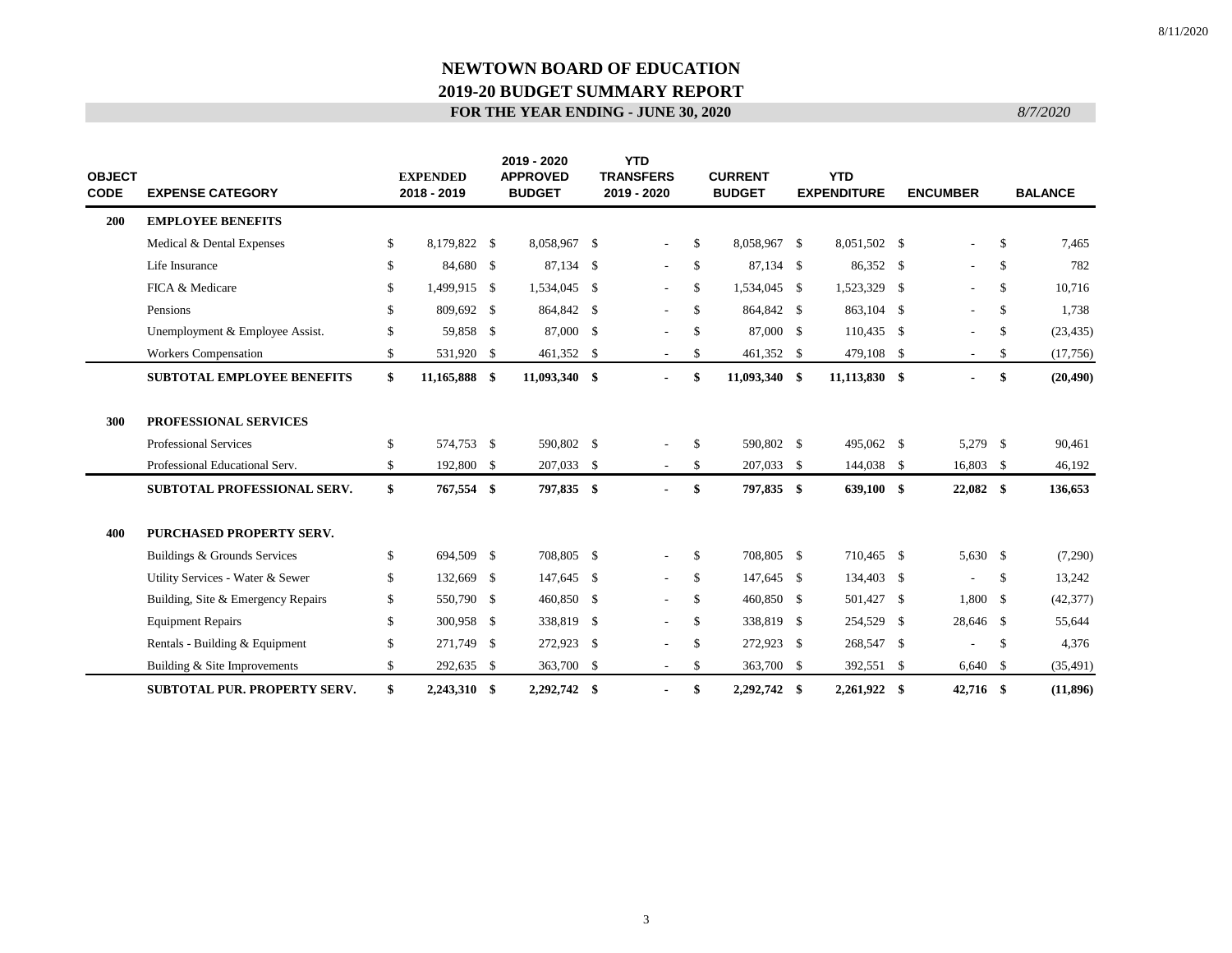| <b>OBJECT</b><br><b>CODE</b><br><b>EXPENSE CATEGORY</b> |                                          | <b>EXPENDED</b><br>2018 - 2019 |  | 2019 - 2020<br><b>APPROVED</b><br><b>BUDGET</b> |  | <b>YTD</b><br><b>TRANSFERS</b><br>2019 - 2020 |               | <b>CURRENT</b><br><b>BUDGET</b> |  | <b>YTD</b><br><b>EXPENDITURE</b> |  | <b>ENCUMBER</b>          | <b>BALANCE</b> |            |
|---------------------------------------------------------|------------------------------------------|--------------------------------|--|-------------------------------------------------|--|-----------------------------------------------|---------------|---------------------------------|--|----------------------------------|--|--------------------------|----------------|------------|
| 500                                                     | <b>OTHER PURCHASED SERVICES</b>          |                                |  |                                                 |  |                                               |               |                                 |  |                                  |  |                          |                |            |
|                                                         | <b>Contracted Services</b>               | \$<br>619,306 \$               |  | 631,536 \$                                      |  | $\sim$                                        | \$            | 631,536 \$                      |  | 737,244 \$                       |  | $13,175$ \$              |                | (118, 883) |
|                                                         | <b>Transportation Services</b>           | \$<br>4,180,892 \$             |  | 4,323,600 \$                                    |  | $\sim$                                        | -S            | 4,323,600 \$                    |  | 3,827,061 \$                     |  | $\blacksquare$           | \$             | 496,539    |
|                                                         | Insurance - Property & Liability         | \$<br>400,457 \$               |  | 407,947 \$                                      |  | $\sim$                                        | <sup>\$</sup> | 407,947 \$                      |  | 378,323 \$                       |  | $\overline{\phantom{a}}$ | \$             | 29,624     |
|                                                         | Communications                           | \$<br>140,237 \$               |  | 160,926 \$                                      |  | $\sim$                                        | -S            | 160,926 \$                      |  | 142,944 \$                       |  | $\overline{\phantom{a}}$ | \$             | 17,982     |
|                                                         | <b>Printing Services</b>                 | \$<br>32,114 \$                |  | 33,057 \$                                       |  | $\sim$                                        | -S            | 33,057 \$                       |  | $20,535$ \$                      |  | $9,028$ \$               |                | 3,494      |
|                                                         | Tuition - Out of District                | \$<br>3,330,730 \$             |  | 3,328,479 \$                                    |  | $100,000$ \$                                  |               | 3,428,479 \$                    |  | 3,521,980 \$                     |  | 5,539 \$                 |                | (99,041)   |
|                                                         | Student Travel & Staff Mileage           | \$<br>197,866 \$               |  | 226,334 \$                                      |  | $\sim$                                        | -S            | 226,334 \$                      |  | 172,406 \$                       |  | $\sim$                   | \$             | 53,928     |
|                                                         | <b>SUBTOTAL OTHER PURCHASED SERV. \$</b> | 8,901,602 \$                   |  | 9,111,879 \$                                    |  | $100,000 \quad$ \$                            |               | 9,211,879 \$                    |  | 8,800,493 \$                     |  | 27,741 \$                |                | 383,644    |
| 600                                                     | <b>SUPPLIES</b>                          |                                |  |                                                 |  |                                               |               |                                 |  |                                  |  |                          |                |            |
|                                                         | Instructional & Library Supplies         | \$<br>885,366 \$               |  | 819,252 \$                                      |  |                                               | \$            | 819,252 \$                      |  | 784,007 \$                       |  | 22,209 \$                |                | 13,036     |
|                                                         | Software, Medical & Office Supplies      | \$<br>189,356 \$               |  | 216,843 \$                                      |  | $\sim$                                        | -S            | 216,843 \$                      |  | 178,104 \$                       |  | 34,465 \$                |                | 4,274      |
|                                                         | <b>Plant Supplies</b>                    | \$<br>366,651 \$               |  | 375,000 \$                                      |  | $\sim$                                        | \$            | 375,000 \$                      |  | 423,659 \$                       |  | $\overline{\phantom{a}}$ | $\mathbb{S}$   | (48, 659)  |
|                                                         | Electric                                 | \$<br>1,433,462 \$             |  | 1,384,117 \$                                    |  | $\sim$                                        | <sup>\$</sup> | 1,384,117 \$                    |  | 1,134,783 \$                     |  | 29,831 \$                |                | 219,502    |
|                                                         | Propane & Natural Gas                    | \$<br>426,559 \$               |  | 434,914 \$                                      |  | $\sim$                                        | -S            | 434,914 \$                      |  | 347,253 \$                       |  | $\overline{\phantom{a}}$ | \$             | 87,661     |
|                                                         | Fuel Oil                                 | \$<br>97,798 \$                |  | 81,000 \$                                       |  | $\sim$                                        | <sup>\$</sup> | 81,000 \$                       |  | 76,257 \$                        |  | $\overline{\phantom{a}}$ | \$             | 4,743      |
|                                                         | Fuel for Vehicles & Equip.               | \$<br>246,113 \$               |  | 203,992 \$                                      |  |                                               | $\mathcal{S}$ | 203,992 \$                      |  | 122,159 \$                       |  |                          | $\mathbb{S}$   | 81,833     |
|                                                         | <b>Textbooks</b>                         | \$<br>139,133 \$               |  | $156,214$ \$                                    |  | $\sim$                                        | \$            | 156,214 \$                      |  | 183,816 \$                       |  | $12,208$ \$              |                | (39, 810)  |
|                                                         | <b>SUBTOTAL SUPPLIES</b>                 | \$<br>3,784,438 \$             |  | 3,671,332 \$                                    |  |                                               | \$            | 3,671,332 \$                    |  | 3,250,037 \$                     |  | 98,713 \$                |                | 322,582    |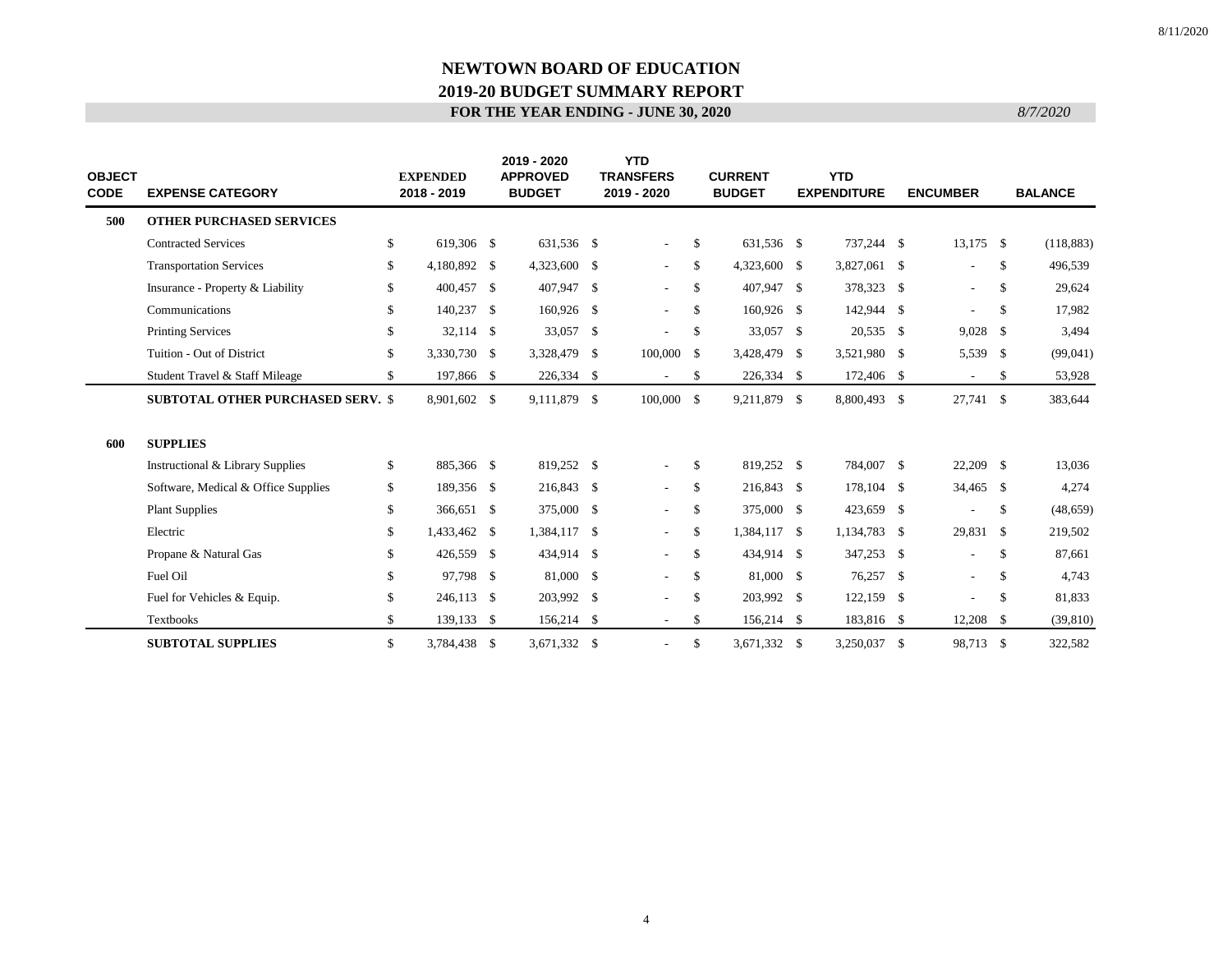| <b>OBJECT</b><br><b>CODE</b> | <b>EXPENSE CATEGORY</b>       | <b>EXPENDED</b><br>2018 - 2019 |      | 2019 - 2020<br><b>APPROVED</b><br><b>BUDGET</b> |               | <b>YTD</b><br><b>TRANSFERS</b><br>2019 - 2020 |              | <b>CURRENT</b><br><b>BUDGET</b> |              | <b>YTD</b><br><b>EXPENDITURE</b> |    | <b>ENCUMBER</b> | <b>BALANCE</b>                 |
|------------------------------|-------------------------------|--------------------------------|------|-------------------------------------------------|---------------|-----------------------------------------------|--------------|---------------------------------|--------------|----------------------------------|----|-----------------|--------------------------------|
| 700                          | <b>PROPERTY</b>               |                                |      |                                                 |               |                                               |              |                                 |              |                                  |    |                 |                                |
|                              | Capital Improvements (Sewers) | \$<br>$\sim$                   | - \$ | $\sim 100$                                      | <sup>\$</sup> | $\sim$                                        | \$           | $\sim 100$                      | $\mathbb{S}$ | $\sim$                           | -S | $\sim$          | \$<br>$\overline{\phantom{a}}$ |
|                              | <b>Technology Equipment</b>   | \$<br>576,182 \$               |      | 550,000 \$                                      |               | $\sim$                                        | <sup>S</sup> | 550,000 \$                      |              | 522,228 \$                       |    | 38,092 \$       | (10,319)                       |
|                              | Other Equipment               | \$<br>180,624 \$               |      | 207,572 \$                                      |               | $\overline{\phantom{a}}$                      | -S           | 207,572 \$                      |              | 265,148 \$                       |    | $7,241$ \$      | (64, 817)                      |
|                              | <b>SUBTOTAL PROPERTY</b>      | \$<br>756,806 \$               |      | 757,572 \$                                      |               | ٠                                             | <sup>S</sup> | 757,572 \$                      |              | 787,376 \$                       |    | 45,332 \$       | (75, 136)                      |
| 800                          | <b>MISCELLANEOUS</b>          |                                |      |                                                 |               |                                               |              |                                 |              |                                  |    |                 |                                |
|                              | <b>Memberships</b>            | \$<br>62,869 \$                |      | 74,395 \$                                       |               | $\overline{\phantom{a}}$                      | -S           | 74,395 \$                       |              | 66,090 \$                        |    | $\sim$          | \$<br>8,305                    |
|                              | <b>SUBTOTAL MISCELLANEOUS</b> | \$<br>$62,869$ \$              |      | 74,395 \$                                       |               | $\blacksquare$                                | \$           | 74,395 \$                       |              | 66,090 \$                        |    | $\blacksquare$  | \$<br>8,305                    |
| 910                          | <b>SPECIAL ED CONTINGENCY</b> |                                | \$   | $100,000$ \$                                    |               | $(100,000)$ \$                                |              | $\sim$                          | -\$          | $\blacksquare$                   | \$ | $\blacksquare$  | \$<br>$\blacksquare$           |
|                              | <b>TOTAL LOCAL BUDGET</b>     | \$<br>75,725,459 \$            |      | 78,104,410 \$                                   |               | $\blacksquare$                                | -S           | 78,104,410 \$                   |              | 76,505,374 \$                    |    | 236,584 \$      | 1,362,451                      |

| <b>BOARD OF EDUCATION FEES &amp; CHARGES - SERVICES</b> | <b>REVENUES</b> | 2019-21<br><b>APPROVED</b><br><b>BUDGET</b> | <b>RECEIVED</b> | <b>BALANCE</b> | $\frac{0}{0}$<br><b>RECEIVED</b> |
|---------------------------------------------------------|-----------------|---------------------------------------------|-----------------|----------------|----------------------------------|
| <b>LOCAL TUITION</b>                                    |                 | \$38,950                                    | \$32,340        | \$6,610        | 83.03%                           |
| HIGH SCHOOL FEES FOR PARKING PERMITS                    |                 | \$20,000                                    | \$20,000        | \$0            | 100.00%                          |
| <b>MISCELLANEOUS FEES</b>                               |                 | \$5,000                                     | \$4,497         | \$503          | 89.93%                           |
| TOTAL SCHOOL GENERATED FEES                             |                 | \$63,950                                    | \$56,837        | \$7,113        | 88.88%                           |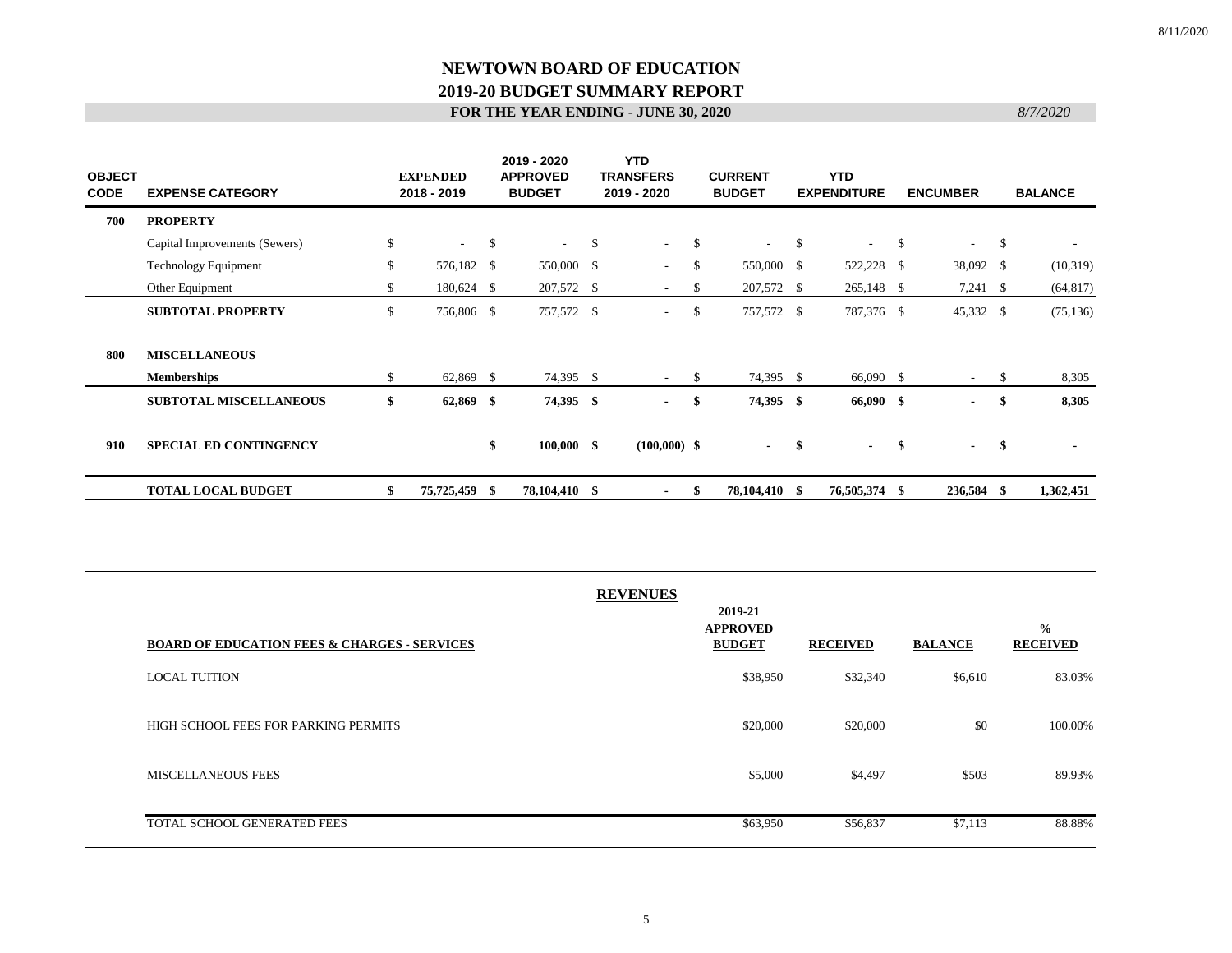#### NEWTOWN BOARD OF EDUCATION

#### BUDGET SUMMARY REPORT "FOR THE MONTH ENDING - JUNE 30, 2020"

#### **OFFSETTING REVENUE INCLUDED IN ANTICIPATED OBLIGATIONS**

|            | <b>OBJECT EXPENSE CATEGORY</b>  |              | <b>BUDGETED</b>          |        |                    | <b>CURRENT BUDGET</b> | <b>1st ESTIMATE</b> |               | <b>STATE ESTIMATE - 13-Jan</b> |               | <b>Feb RECEIVED</b> |              | <b>May RECEIVED</b> |
|------------|---------------------------------|--------------|--------------------------|--------|--------------------|-----------------------|---------------------|---------------|--------------------------------|---------------|---------------------|--------------|---------------------|
| 100        | <b>SALARIES</b>                 | \$           | $(54, 463)$ \$           |        | \$                 | $(54, 463)$ \$        | $(34,983)$ \$       |               | (34, 856)                      | \$            | $(26,140)$ \$       |              | (8, 464)            |
| 200        | <b>EMPLOYEE BENEFITS</b>        | \$           | $\mathbb{S}$             |        | $\mathbf S$        |                       | \$                  | \$.           |                                | -S            |                     | $\mathbb{S}$ |                     |
| 300        | PROFESSIONAL SERVICES           |              | $\mathcal{S}$            |        | $\mathbf S$        |                       | \$.                 |               |                                | -\$           |                     | -\$          |                     |
| 400        | PURCHASED PROPERTY SERV.        | \$           | $\mathcal{S}$            |        | \$                 |                       | -S                  | \$            |                                | <sup>\$</sup> | - \$                |              |                     |
| 500        | <b>OTHER PURCHASED SERVICES</b> | \$           | $(1,467,089)$ \$         |        | \$.                | $(1,467,089)$ \$      | (1,850,850)         | <sup>\$</sup> | (1,844,127)                    | $\mathcal{S}$ | $(1,383,001)$ \$    |              | (342, 441)          |
| 600        | <b>SUPPLIES</b>                 | \$           | $\mathcal{S}$            |        | \$                 |                       | \$                  | \$.           |                                | <sup>\$</sup> | - \$                |              |                     |
| 700        | <b>PROPERTY</b>                 |              | $\mathcal{S}$            |        | \$                 |                       | \$                  | £.            |                                | -S            |                     | -\$          |                     |
| 800        | <b>MISCELLANEOUS</b>            | \$           |                          |        | $\mathbf{\hat{S}}$ |                       | <b>S</b>            |               |                                | -\$           | ٠                   | -\$          |                     |
|            | TOTAL GENERAL FUND BUDGET       |              | $$ (1,521,552)$ \$       | $\sim$ | \$                 | $(1,521,552)$ \$      | $(1,885,833)$ \$    |               | (1,878,983)                    | \$            | $(1,409,141)$ \$    |              | (350, 905)          |
|            |                                 |              |                          |        |                    |                       |                     |               |                                |               |                     |              |                     |
| 100        | <b>SALARIES</b>                 |              |                          |        |                    |                       |                     |               |                                |               |                     |              |                     |
|            | <b>Administrative Salaries</b>  | \$           |                          |        | \$                 |                       |                     | \$            |                                |               |                     |              |                     |
|            | Teachers & Specialists Salaries |              |                          |        | $\mathcal{S}$      |                       |                     | \$            |                                |               |                     |              |                     |
|            | <b>Early Retirement</b>         |              |                          |        |                    |                       |                     | \$.           |                                |               |                     |              |                     |
|            | Continuing Ed./Summer School    |              |                          |        |                    |                       |                     |               |                                |               |                     |              |                     |
|            | Homebound & Tutors Salaries     |              |                          |        |                    |                       |                     |               |                                |               |                     |              |                     |
|            | <b>Certified Substitutes</b>    |              |                          |        |                    |                       |                     |               |                                |               |                     |              |                     |
|            | Coaching/Activities             |              |                          |        | \$.                |                       |                     | £.            |                                |               |                     |              |                     |
|            | Staff & Program Development     | \$           |                          |        | $\mathcal{S}$      |                       |                     |               |                                |               |                     |              |                     |
|            | <b>CERTIFIED SALARIES</b>       | $\mathbb{S}$ | $-$ \$                   |        | $\mathbb{S}$       | $-$ \$                |                     | \$            | ٠                              | $\mathbb{S}$  | $-$ \$              |              |                     |
|            | Supervisors/Technology Salaries | \$           | $\overline{\phantom{a}}$ |        | \$                 |                       |                     | \$            |                                |               |                     |              |                     |
|            | Clerical & Secretarial salaries |              |                          |        | \$                 |                       |                     | \$            |                                |               |                     |              |                     |
|            | <b>Educational Assistants</b>   |              | (5,386)                  |        |                    | $(5,386)$ \$          |                     |               |                                | $\mathbf S$   | $-$ \$              |              |                     |
|            | Nurses & Medical advisors       |              |                          |        |                    |                       |                     | \$.           |                                |               |                     |              |                     |
|            | Custodial & Maint Salaries      |              |                          |        | £.                 |                       |                     |               |                                |               |                     |              |                     |
|            | Non Certified Salary Adjustment |              |                          |        |                    |                       |                     |               |                                |               |                     |              |                     |
|            | Career/Job salaries             |              |                          |        |                    |                       |                     |               |                                |               |                     |              |                     |
|            | Special Education Svcs Salaries |              | (49,077)                 |        | \$                 | $(49,077)$ \$         | (34,983)            | <sup>\$</sup> | (34, 856)                      | \$            | $(26,140)$ \$       |              | (8, 464)            |
|            | Attendance & Security Salaries  |              |                          |        |                    |                       |                     | \$.           |                                |               |                     |              |                     |
|            | Extra Work - Non-Cert           |              |                          |        | S                  |                       |                     |               |                                |               |                     |              |                     |
|            | Custodial & Maint. Overtime     |              |                          |        |                    |                       |                     |               |                                |               |                     |              |                     |
|            | Civic activities/Park & Rec     |              |                          |        | \$                 |                       |                     |               |                                |               |                     |              |                     |
|            | NON-CERTIFIED SALARIES          | $\mathbb{S}$ | $(54, 463)$ \$           |        | $\mathbb S$        | $(54, 463)$ \$        | $(34,983)$ \$       |               | (34, 856)                      | $\mathbb{S}$  | $(26,140)$ \$       |              | (8, 464)            |
|            | <b>SUBTOTAL SALARIES</b>        | \$           | $(54, 463)$ \$           |        | $\mathbf{s}$       | $(54, 463)$ \$        | $(34,983)$ \$       |               | (34, 856)                      | \$            | $(26,140)$ \$       |              | (8, 464)            |
| <b>200</b> | <b>EMPLOYEE BENEFITS</b>        |              |                          |        |                    |                       |                     |               |                                |               |                     |              |                     |
|            | SUBTOTAL EMPLOYEE BENEFITS      | \$           | $-$ \$                   |        | $-$ \$             | $-$ \$                |                     | $-$ \$        | $\blacksquare$                 | $\mathbf{\$}$ | $-$ \$              |              |                     |

 $\mathbf{u}$ 

 $\mathbf{r}$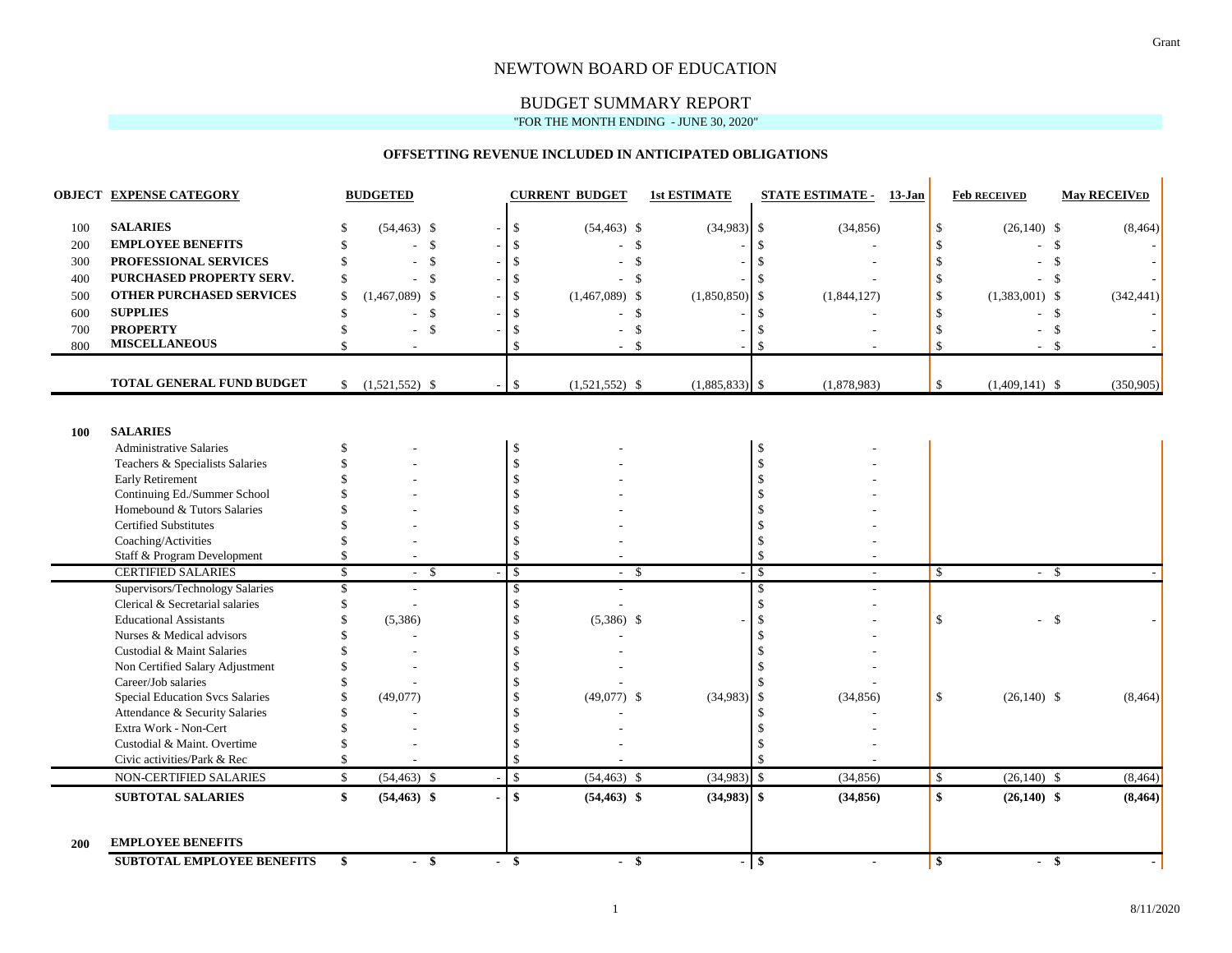#### "FOR THE MONTH ENDING - JUNE 30, 2020"

#### **OFFSETTING REVENUE INCLUDED IN ANTICIPATED OBLIGATIONS**

|     | <b>OBJECT EXPENSE CATEGORY</b>                                                                                       |                    | <b>BUDGETED</b>  |        |                    | <b>CURRENT BUDGET</b> | <b>1st ESTIMATE</b> | <b>STATE ESTIMATE -</b>     | 13-Jan |                        | <b>Feb RECEIVED</b>              |              | <b>May RECEIVED</b> |
|-----|----------------------------------------------------------------------------------------------------------------------|--------------------|------------------|--------|--------------------|-----------------------|---------------------|-----------------------------|--------|------------------------|----------------------------------|--------------|---------------------|
| 300 | PROFESSIONAL SERVICES                                                                                                |                    |                  |        |                    |                       |                     |                             |        |                        |                                  |              |                     |
|     | Professional Services                                                                                                | \$                 |                  |        | <sup>\$</sup>      |                       |                     |                             |        |                        |                                  | $\mathbb{S}$ |                     |
|     | Professional Educational Ser.                                                                                        | \$                 |                  |        | $\mathcal{S}$      |                       |                     | <sup>\$</sup>               |        |                        |                                  |              |                     |
|     | <b>SUBTOTAL PROFESSIONAL SVCS</b>                                                                                    | \$                 |                  | $-$ \$ | $\mathbf{s}$       | $-$ \$                |                     | $\mathbf{\$}$               |        | $\mathbf{s}$           | - \$                             |              |                     |
| 400 | <b>PURCHASED PROPERTY SVCS</b>                                                                                       |                    |                  |        |                    |                       |                     |                             |        |                        |                                  |              |                     |
|     | SUBTOTAL PUR. PROPERTY SER.                                                                                          | $\mathbf{\hat{s}}$ |                  | $-$ \$ | $\mathbf{s}$       |                       |                     | $\mathbf{\$}$               |        | $\boldsymbol{\hat{s}}$ | - \$                             |              |                     |
| 500 | <b>OTHER PURCHASED SERVICES</b>                                                                                      |                    |                  |        |                    |                       |                     |                             |        |                        |                                  |              |                     |
|     | <b>Contracted Services</b>                                                                                           | \$                 |                  |        | -S                 |                       |                     |                             |        |                        |                                  |              |                     |
|     | <b>Transportation Services</b>                                                                                       | \$                 | (329, 230)       |        | <sup>\$</sup>      | $(329, 230)$ \$       | (371, 702)          | <sup>\$</sup><br>(370, 351) |        | $\mathbb{S}$           | $(277,744)$ \$                   |              | (104, 868)          |
|     | Insurance - Property & Liability                                                                                     |                    |                  |        | <sup>\$</sup>      |                       |                     | -S                          |        |                        |                                  |              |                     |
|     | Communications                                                                                                       |                    |                  |        |                    |                       |                     | <sup>\$</sup>               |        |                        |                                  |              |                     |
|     | <b>Printing Services</b>                                                                                             |                    |                  |        | £.                 |                       |                     |                             |        |                        |                                  |              |                     |
|     | Tuition - Out of District                                                                                            | \$                 | (1, 137, 859)    |        | S                  | $(1,137,859)$ \$      | (1,479,148)         | (1,473,776)<br>\$           |        | \$                     | $(1,105,257)$ \$                 |              | (237,573)           |
|     | Student Travel & Staff Mileage                                                                                       | \$                 |                  |        | <sup>\$</sup>      |                       |                     |                             |        |                        |                                  |              |                     |
|     | <b>SUBTOTAL OTHER PURCHASED SER. \$</b>                                                                              |                    | $(1,467,089)$ \$ |        | \$                 | $(1,467,089)$ \$      | $(1,850,850)$ \$    | (1,844,127)                 |        | \$                     | $(1,383,001)$ \$                 |              | (342, 441)          |
| 600 | <b>SUPPLIES</b>                                                                                                      |                    |                  |        |                    |                       |                     |                             |        |                        |                                  |              |                     |
|     | <b>SUBTOTAL SUPPLIES</b>                                                                                             | \$                 |                  | $-$ \$ | $\mathbf{\hat{s}}$ | - \$                  |                     | $\mathbf{\$}$               |        | $\mathbf{s}$           | $-$ \$                           |              |                     |
| 700 | <b>PROPERTY</b>                                                                                                      |                    |                  |        |                    |                       |                     |                             |        |                        |                                  |              |                     |
|     | <b>SUBTOTAL PROPERTY</b>                                                                                             | \$                 |                  | $-$ \$ | $\mathbf{s}$       | - \$                  |                     | $\mathbf{s}$                |        | $\mathbf{s}$           | - \$                             |              |                     |
| 800 | <b>MISCELLANEOUS</b>                                                                                                 |                    |                  |        |                    |                       |                     |                             |        |                        |                                  |              |                     |
|     | Memberships                                                                                                          |                    |                  |        |                    |                       |                     |                             |        |                        |                                  |              |                     |
|     | SUBTOTAL MISCELLANEOUS                                                                                               | \$                 |                  | $-$ \$ | $\mathbf{s}$       | $-$ \$                |                     | \$                          |        | \$                     | $-$ \$                           |              |                     |
|     | <b>TOTAL LOCAL BUDGET</b>                                                                                            | \$                 | $(1,521,552)$ \$ |        | $\mathbf{\hat{s}}$ | $(1,521,552)$ \$      | $(1,885,833)$ \$    | (1,878,983)                 |        | $\mathbf{s}$           | $(1,409,141)$ \$                 |              | (350, 905)          |
|     |                                                                                                                      |                    |                  |        |                    |                       |                     |                             |        |                        |                                  |              |                     |
|     | Difference, 1st estimate to States Estimate                                                                          |                    |                  |        |                    |                       |                     | $\mathcal{S}$<br>(6,850)    |        |                        |                                  |              |                     |
|     | Excess Cost and Agency placement Grants are budgeted at 75%.                                                         |                    |                  |        | \$                 | (1,521,552)           |                     |                             |        |                        |                                  |              |                     |
|     | The first state estimate is at 74.8% reimbursement (this represents \$6,850 less than our internal 1st estimate).    |                    |                  |        |                    |                       |                     | \$<br>(1,878,983)           |        |                        |                                  |              |                     |
|     | The second state estimate is at 70.89% reimbursement (this represents \$118,937 less than the State's 1st estimate). |                    |                  |        |                    |                       |                     |                             |        |                        | Total Grant \$                   |              | (1,760,046)         |
|     | Amount beyond budgeted                                                                                               |                    |                  |        |                    |                       | \$<br>(357, 431)    |                             |        |                        | <b>Amount beyond budgeted \$</b> |              | (238, 494)          |
|     |                                                                                                                      |                    |                  |        |                    |                       |                     |                             |        |                        |                                  |              |                     |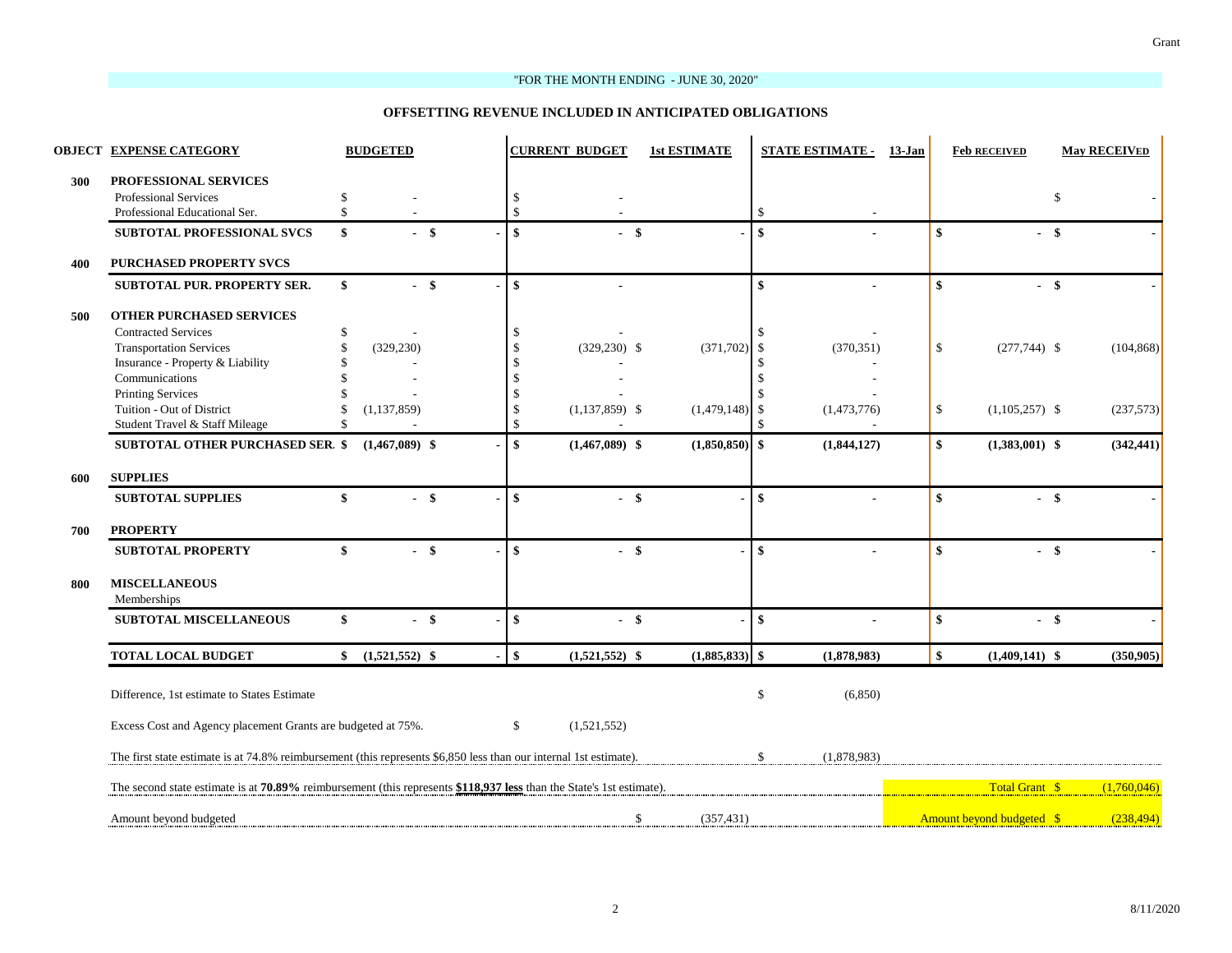#### **NEWTOWN PUBLIC SCHOOLS NEWTOWN, CONNECTICUT**

As of 6/30/2020

|                                     | FY 2020 BUILDING & SITE MAINTENANCE PROJECTS -    | <b>Requested</b>  | <b>Transfers</b> | <b>Actual</b>     |                         | Remaining |
|-------------------------------------|---------------------------------------------------|-------------------|------------------|-------------------|-------------------------|-----------|
|                                     | Acct # 001-90-094-0000-53501                      |                   |                  |                   |                         |           |
| <b>HAWLEY SCHOOL</b>                |                                                   |                   |                  |                   |                         |           |
| <b>NONE</b>                         |                                                   | \$                |                  |                   | \$                      |           |
|                                     |                                                   | \$                | \$               | \$                | $\overline{\mathsf{s}}$ |           |
|                                     | Acct # 001-90-094-0000-53502                      |                   |                  |                   |                         |           |
| <b>SANDY HOOK SCHOOL</b>            |                                                   |                   |                  |                   |                         |           |
| <b>NOVE</b>                         |                                                   | \$                |                  |                   | \$                      |           |
|                                     |                                                   |                   |                  |                   |                         |           |
|                                     |                                                   | \$                | \$               | \$                | \$                      |           |
|                                     | Acct # 001-90-094-0000-53503                      |                   |                  |                   |                         |           |
| <b>MIDDLE GATE SCHOOL</b>           |                                                   |                   |                  |                   |                         |           |
| <b>INSTALL HVAC IN GYM</b>          |                                                   | \$<br>45,000      |                  | \$<br>107,690 \$  |                         | (62, 690) |
|                                     |                                                   | \$<br>45,000 \$   |                  | \$<br>107,690     | \$                      | (62, 690) |
|                                     | Acct # 001-90-094-0000-53504                      |                   |                  |                   |                         |           |
| <b>HEAD O'MEADOW SCHOOL</b>         |                                                   |                   |                  |                   |                         |           |
|                                     | REMOVE SINKS/RETILE FLOOR/INSTALL SINGLE SINK SET | \$<br>15,000      |                  | \$<br>10,719 \$   |                         | 4,281     |
| ADDITIONAL CARD READER              |                                                   | \$                |                  | \$<br>$3,161$ \$  |                         | (3, 161)  |
|                                     | REPLACE 40 OLD CLASSROOM CURTAINS WITH SHADES     | \$                |                  | \$<br>7,801       | \$                      | (7, 801)  |
|                                     |                                                   | \$<br>$15,000$ \$ |                  | \$<br>21,681      | \$                      | (6,681)   |
|                                     | Acct # 001-90-094-0000-53505                      |                   |                  |                   |                         |           |
| <b>REED INTERMEDIATE SCHOOL</b>     |                                                   |                   |                  |                   |                         |           |
| CARPET/FLOORING REPLACEMENT PROGRAM |                                                   | \$<br>20,000      |                  | \$<br>$17,545$ \$ |                         | 2,455     |
| REPLACE SHADES IN LIBRARY           |                                                   | \$<br>12,000      |                  | \$<br>$2,516$ \$  |                         | 9,484     |
|                                     | INSTALL MULLIONS & EXIT DEVICES AT EXTERIOR DOORS | \$<br>20,000      |                  | \$<br>20,992 \$   |                         | (992)     |
|                                     |                                                   | \$<br>52,000 \$   |                  | \$<br>41,053      | $\sqrt[6]{\frac{1}{2}}$ | 10,947    |
|                                     | Acct # 001-90-094-0000-53506                      |                   |                  |                   |                         |           |
| <b>MIDDLE SCHOOL</b>                |                                                   |                   |                  |                   |                         |           |
|                                     | INSTALL ACOUSTICAL CEILING AND LIGHTING IN LMC    | \$<br>26,000      |                  | \$<br>18,390      | $\sqrt{2}$              | 7,610     |
| CARPET/FLOORING REPLACEMENT PROGRAM |                                                   | \$<br>10,000      |                  | \$<br>2,520       | \$                      | 7,480     |
|                                     | REPLACE MAIN ENTRY STAIR/RAMP/LOWER LANDING       | \$<br>35,000      |                  | \$<br>26,970      | \$                      | 8,030     |
|                                     | INSTALL ACOUSTICAL CEILING IN ROOM D14 - Health   | \$<br>9,000       |                  | \$<br>3,300       | \$                      | 5,700     |
| SIDEWALK / CURB REPAIRS             |                                                   | \$<br>25,000      |                  | \$<br>20,000      | \$                      | 5,000     |
|                                     |                                                   | \$<br>105,000 \$  |                  | \$<br>$71,180$ \$ |                         | 33,820    |
|                                     |                                                   |                   |                  |                   |                         |           |